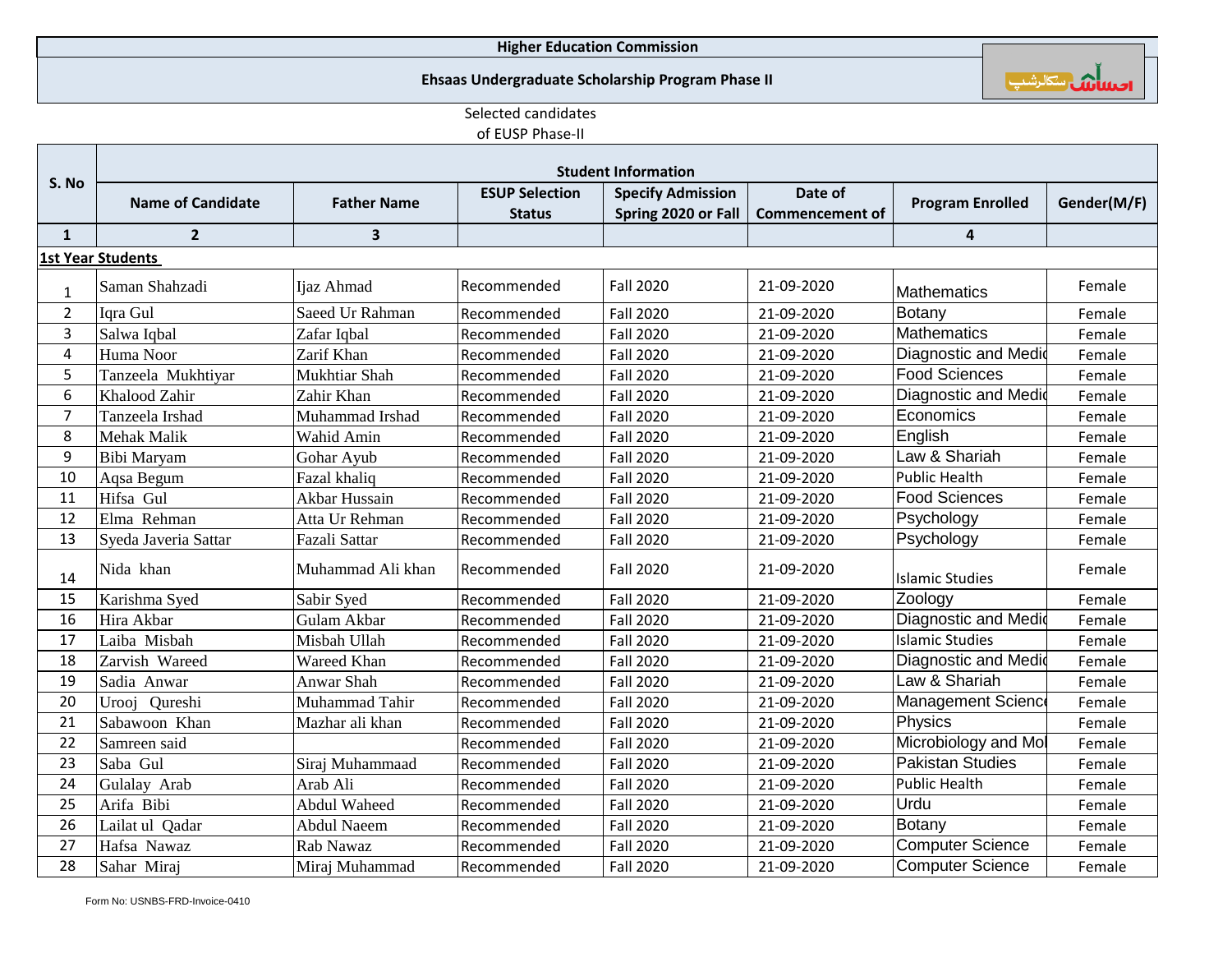# **Ehsaas Undergraduate Scholarship Program Phase II**



## Selected candidates

# of EUSP Phase-II

|              | <b>Student Information</b>    |                     |                                        |                                                 |                                   |                                              |             |  |  |
|--------------|-------------------------------|---------------------|----------------------------------------|-------------------------------------------------|-----------------------------------|----------------------------------------------|-------------|--|--|
| S. No        | <b>Name of Candidate</b>      | <b>Father Name</b>  | <b>ESUP Selection</b><br><b>Status</b> | <b>Specify Admission</b><br>Spring 2020 or Fall | Date of<br><b>Commencement of</b> | <b>Program Enrolled</b>                      | Gender(M/F) |  |  |
| $\mathbf{1}$ | $\overline{2}$                | 3                   |                                        |                                                 |                                   | 4                                            |             |  |  |
| 29           | Savera Muzammil<br>Muzammil   | Muzammil khan       | Recommended                            | <b>Fall 2020</b>                                | 21-09-2020                        | <b>Health Informatics</b>                    | Female      |  |  |
| 30           | Yusra Qamar                   | Muhammad Qamar      | Recommended                            | <b>Fall 2020</b>                                | 21-09-2020                        | Law & Shariah                                | Female      |  |  |
| 31           | Mahnoor Khan                  | Safdar khan         | Recommended                            | <b>Fall 2020</b>                                | 21-09-2020                        | Botany                                       | Female      |  |  |
| 32           | Robina afsar Afsar            | Afsar Khan          | Recommended                            | <b>Fall 2020</b>                                | 21-09-2020                        | Clinical laboratory sci                      | Female      |  |  |
| 33           | Ayesha Sadeeqa                | Muhammad Javed      | Recommended                            | Fall 2020                                       | 21-09-2020                        | Islamic Studies                              | Female      |  |  |
| 34           | Komal Haider                  | Haider zaman khan   | Recommended                            | <b>Fall 2020</b>                                | 21-09-2020                        | Zoology                                      | Female      |  |  |
| 35           | Uzaima Gul                    | Atiq Ur Rehman      | Recommended                            | <b>Fall 2020</b>                                | 21-09-2020                        | Zoology                                      | Female      |  |  |
| 36           | Umayya Bibi                   | Ahmad Ali           | Recommended                            | <b>Fall 2020</b>                                | 21-09-2020                        | Islamiat                                     | Female      |  |  |
| 37           | Kainat Kanwal                 | <b>Zahid Rasool</b> | Recommended                            | <b>Fall 2020</b>                                | 21-09-2020                        | Diagnostic and Medic                         | Female      |  |  |
| 38           | Haseena Gul                   | <b>Shah Naras</b>   | Recommended                            | <b>Fall 2020</b>                                | 21-09-2020                        | <b>Mathematics</b>                           | Female      |  |  |
| 39           | Aleena Khan                   | <b>Yousaf Khan</b>  | Recommended                            | <b>Fall 2020</b>                                | 21-09-2020                        | Physics                                      | Female      |  |  |
| 40           | Umme Salma                    | Zameen khan         | Recommended                            | <b>Fall 2020</b>                                | 21-09-2020                        | Urdu                                         | Female      |  |  |
| 41           | Mena Rehman                   | <b>Sher Rehman</b>  | Recommended                            | <b>Fall 2020</b>                                | 21-09-2020                        | Microbiology and Mol                         | Female      |  |  |
| 42           | Sawaira Begum                 | Muhammad Ismail     | Recommended                            | <b>Fall 2020</b>                                | 21-09-2020                        | Botany                                       | Female      |  |  |
| 43           | Haseeba Bibi                  | Sabz ali khan       | Recommended                            | Fall, 2020                                      | 21.09.2020                        | Diagnostic and Medical Sci                   | F           |  |  |
| 44           | Rashma Ibrar                  | Ibrar Ullah         | Recommended                            | Fall, 2020                                      | 21.09.2020                        | <b>Islamic Studies</b>                       | F.          |  |  |
| 45           | Muzahina Bibi                 | <b>Bakht Zaman</b>  | Recommended                            | Fall, 2020                                      | 21.09.2020                        | Microbiology and Molecul                     | F           |  |  |
| 46           | sawaira khan                  | Alam Zeb khan       | Recommended                            | Fall, 2020                                      | 21.09.2020                        | Microbiology and Molecul                     | F           |  |  |
| 47           | azra bibi                     | Misal khan          | Recommended                            | Fall, 2020                                      | 21.09.2020                        | <b>Pakistan Studies</b>                      | F           |  |  |
| 48           | Hajra Noor                    | Iftikhar Ali        | Recommended                            | Fall, 2020                                      | 21.09.2020                        | <b>Applied Biological</b><br><b>Sciences</b> | F.          |  |  |
| 49           | Hiba Saeed                    | saeed khan          | Recommended                            | Fall, 2020                                      | 21.09.2020                        | Economics                                    | F.          |  |  |
| 50           | NIHA SANA                     | syed sana ullah     | Recommended                            | Fall, 2020                                      | 21.09.2020                        | Mathematics                                  | F.          |  |  |
| 51           | Huma Hayat                    | Umar Hayat          | Recommended                            | Fall, 2020                                      | 21.09.2020                        | Mathematics                                  | F.          |  |  |
| 52           | Maryam majid Majid            | Majid Iqbal         | Recommended                            | Fall, 2020                                      | 21.09.2020                        | Psychology                                   | F           |  |  |
| 53           | Khadija Bibi                  | Rehmatullah khan    | Recommended                            | Fall, 2020                                      | 21.09.2020                        | Zoology                                      | F           |  |  |
| 54           | Muskan Zahid                  | Zahid Muhammad      | Recommended                            | Fall, 2020                                      | 21.09.2020                        | Economics                                    | F           |  |  |
| 55           | Humaira Noor                  | Noor Zaman          | Recommended                            | Fall, 2020                                      | 21.09.2020                        | English                                      | F           |  |  |
| 56           | Sana Iqbal                    | Pervez Igbal        | Recommended                            | Fall, 2020                                      | 21.09.2020                        | <b>Food Sciences</b>                         | F           |  |  |
| 57           | Nadia Khan                    | Shaukat ali khan    | Recommended                            | Fall, 2020                                      | 21.09.2020                        | Law & Shariah                                | F           |  |  |
| 58           | Form 105 105 PRD-Invoice-0410 | Muhammad jamshed    | Recommended                            | Fall, 2020                                      | 21.09.2020                        | Mathematics                                  | F.          |  |  |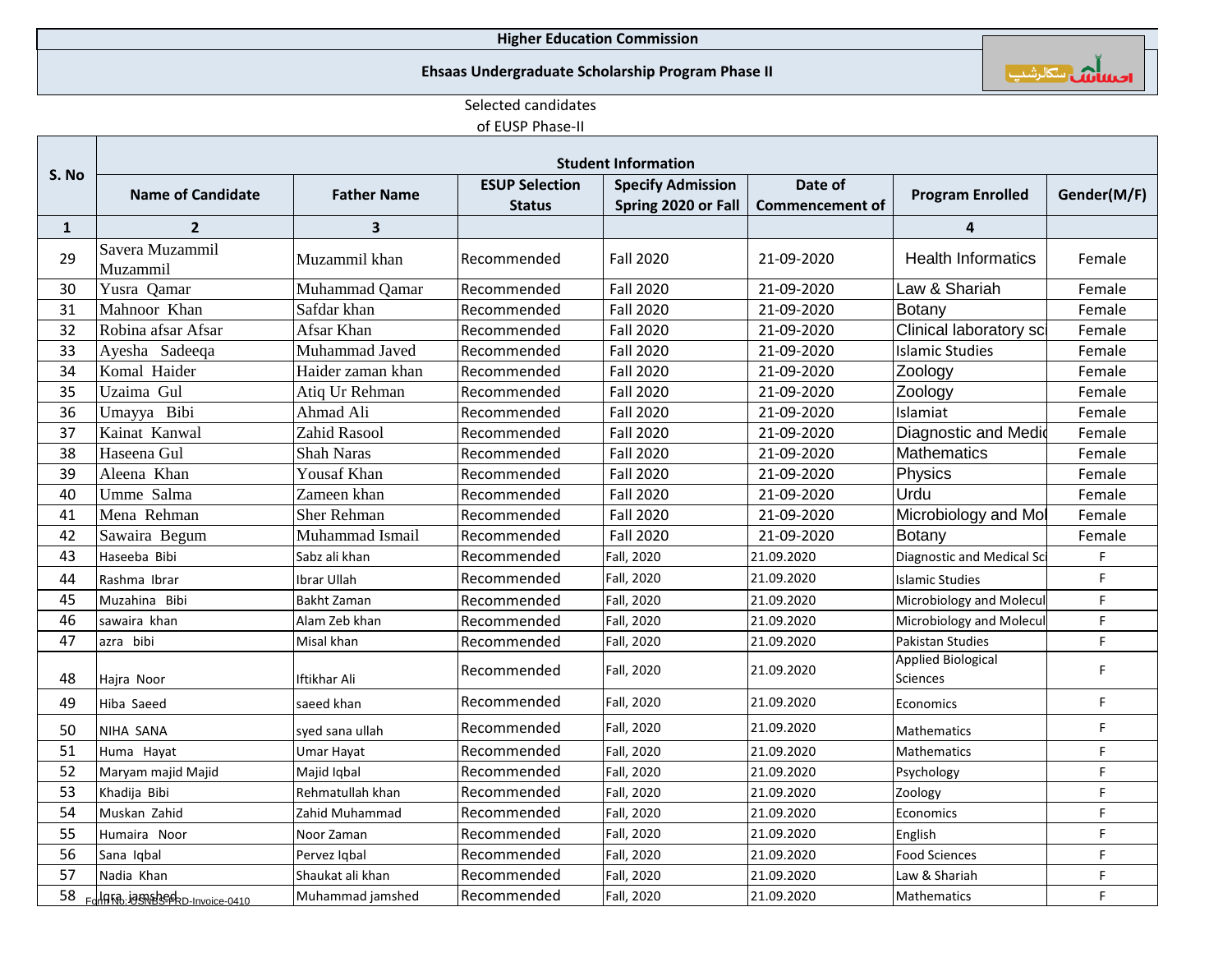## **Ehsaas Undergraduate Scholarship Program Phase II**



## Selected candidates

## of EUSP Phase-II

|              | <b>Student Information</b> |                       |                                        |                                                 |                                   |                            |             |  |
|--------------|----------------------------|-----------------------|----------------------------------------|-------------------------------------------------|-----------------------------------|----------------------------|-------------|--|
| S. No        | <b>Name of Candidate</b>   | <b>Father Name</b>    | <b>ESUP Selection</b><br><b>Status</b> | <b>Specify Admission</b><br>Spring 2020 or Fall | Date of<br><b>Commencement of</b> | <b>Program Enrolled</b>    | Gender(M/F) |  |
| $\mathbf{1}$ | $\overline{2}$             | 3                     |                                        |                                                 |                                   | 4                          |             |  |
| 59           | hamda wahab                | Husnul wahab          | Recommended                            | Fall, 2020                                      | 21.09.2020                        | Mathematics                | F           |  |
| 60           | Hafsa Khan                 | Jan bahadar           | Recommended                            | Fall, 2020                                      | 21.09.2020                        | Mathematics                | F           |  |
| 61           | Tamanna Rehman             | Innayat ur rehman     | Recommended                            | Fall, 2020                                      | 21.09.2020                        | Mathematics                | F           |  |
| 62           | Sheema BiBi                | Nazar said            | Recommended                            | Fall, 2020                                      | 21.09.2020                        | Mathematics                | F           |  |
| 63           | Hadiqa jamal               | iamal Said            | Recommended                            | Fall, 2020                                      | 21.09.2020                        | Microbiology and Molecul   | F.          |  |
| 64           | Sadia Gul                  | Rangin Khan           | Recommended                            | Fall, 2020                                      | 21.09.2020                        | Urdu                       | F           |  |
| 65           | Aleeza Shehzeen            | Ayeen khan            | Recommended                            | Fall, 2020                                      | 21.09.2020                        | Urdu                       | F           |  |
| 66           | Aisha khan                 | <b>Isras Ali</b>      | Recommended                            | Fall, 2020                                      | 21.09.2020                        | Art and Design             | F           |  |
| 67           | Irum Shahzadi              | Khaista Muhammad      | Recommended                            | Fall, 2020                                      | 21.09.2020                        | Microbiology and Molecul   | F           |  |
| 68           | Mahnoor Gohar              | Gohar Zaman           | Recommended                            | Fall, 2020                                      | 21.09.2020                        | <b>Pakistan Studies</b>    | F           |  |
| 69           | Nida Sultan                | Sultan Muhammad       | Recommended                            | Fall, 2020                                      | 21.09.2020                        | <b>Pakistan Studies</b>    | F           |  |
| 70           | AYESHA ASHIQ               | MUHAMMAD ASHIQ        | Recommended                            | Fall, 2020                                      | 21.09.2020                        | Physics                    | F           |  |
| 71           | warda khan                 | sherullah khan        | Recommended                            | Fall, 2020                                      | 21.09.2020                        | Psychology                 | F           |  |
| 72           | Sonahera Nazir             | <b>Muhammad Nazir</b> | Recommended                            | Fall, 2020                                      | 21.09.2020                        | Botany                     | E           |  |
| 73           | Namra Ashraf               | Ashrafkhan            | Recommended                            | Fall, 2020                                      | 21.09.2020                        | Mathematics                | F           |  |
| 74           | Gul Afsha                  | Asghar Khan           | Recommended                            | Fall, 2020                                      | 21.09.2020                        | Mathematics                | F           |  |
| 75           | Fizza Azam                 | Sikandar Azam Khan    | Recommended                            | Fall, 2020                                      | 21.09.2020                        | Psychology                 | F           |  |
| 76           | yusra dildar               | dildar hussain        | Recommended                            | Fall, 2020                                      | 21.09.2020                        | Zoology                    | F           |  |
| 77           | Hoora Zahid                | Muhammad Zahid        | Recommended                            | Fall, 2020                                      | 21.09.2020                        | Art and Design             | F           |  |
| 78           | Sitara Rahat Rahat Ali     | Rahat Ali             | Recommended                            | Fall, 2020                                      | 21.09.2020                        | <b>Health Informatics</b>  | E           |  |
| 79           | sawera                     | MUHAMMAD SHABIR       | Recommended                            | Fall, 2020                                      | 21.09.2020                        | <b>Management Science</b>  | F.          |  |
| 80           | HINA IBRAR                 | <b>MUHAMMAD IBRAR</b> | Recommended                            | Fall, 2020                                      | 21.09.2020                        | Microbiology and Molecul   | F           |  |
| 81           | Amina Siddique             | Muhammad Siddique     | Recommended                            | Fall, 2020                                      | 21.09.2020                        | <b>Physics</b>             | F           |  |
| 82           | Munazza Ali                | Amjad Ali             | Recommended                            | Fall, 2020                                      | 21.09.2020                        | Zoology                    | F           |  |
| 83           | Azmeena Zaman              | Rangeen Zaman         | Recommended                            | Fall, 2020                                      | 21.09.2020                        | Chemistry                  | F           |  |
| 84           | LARAIB khan                | sher agha             | Recommended                            | Fall, 2020                                      | 21.09.2020                        | <b>Computer Science</b>    | F           |  |
| 85           | AYESHA BIBI                | MUHAMMAD UBAID        | Recommended                            | Fall, 2020                                      | 21.09.2020                        | Diagnostic and Medical Sci | F           |  |
| 86           | HAREER salahuddin          | salahuddin            | Recommended                            | Fall, 2020                                      | 21.09.2020                        | Law & Shariah              | F           |  |
| 87           | Hiba Khan                  | Ajab Rehman           | Recommended                            | Fall, 2020                                      | 21.09.2020                        | Microbiology and Molecul   | F           |  |
| 88           | Sania Wadood               | Fazal Wadood          | Recommended                            | Fall, 2020                                      | 21.09.2020                        | <b>Pakistan Studies</b>    | F           |  |
| 89           | Uzaima Zaib                | Sultan Zaib           | Recommended                            | Fall, 2020                                      | 21.09.2020                        | Physics                    | F           |  |
| 90           | Ayesha Rasheed             | <b>RASHEED AHMAD</b>  | Recommended                            | Fall, 2020                                      | 21.09.2020                        | <b>Political Science</b>   | F.          |  |

Form No: USNBS-FRD-Invoice-0410

a Ta